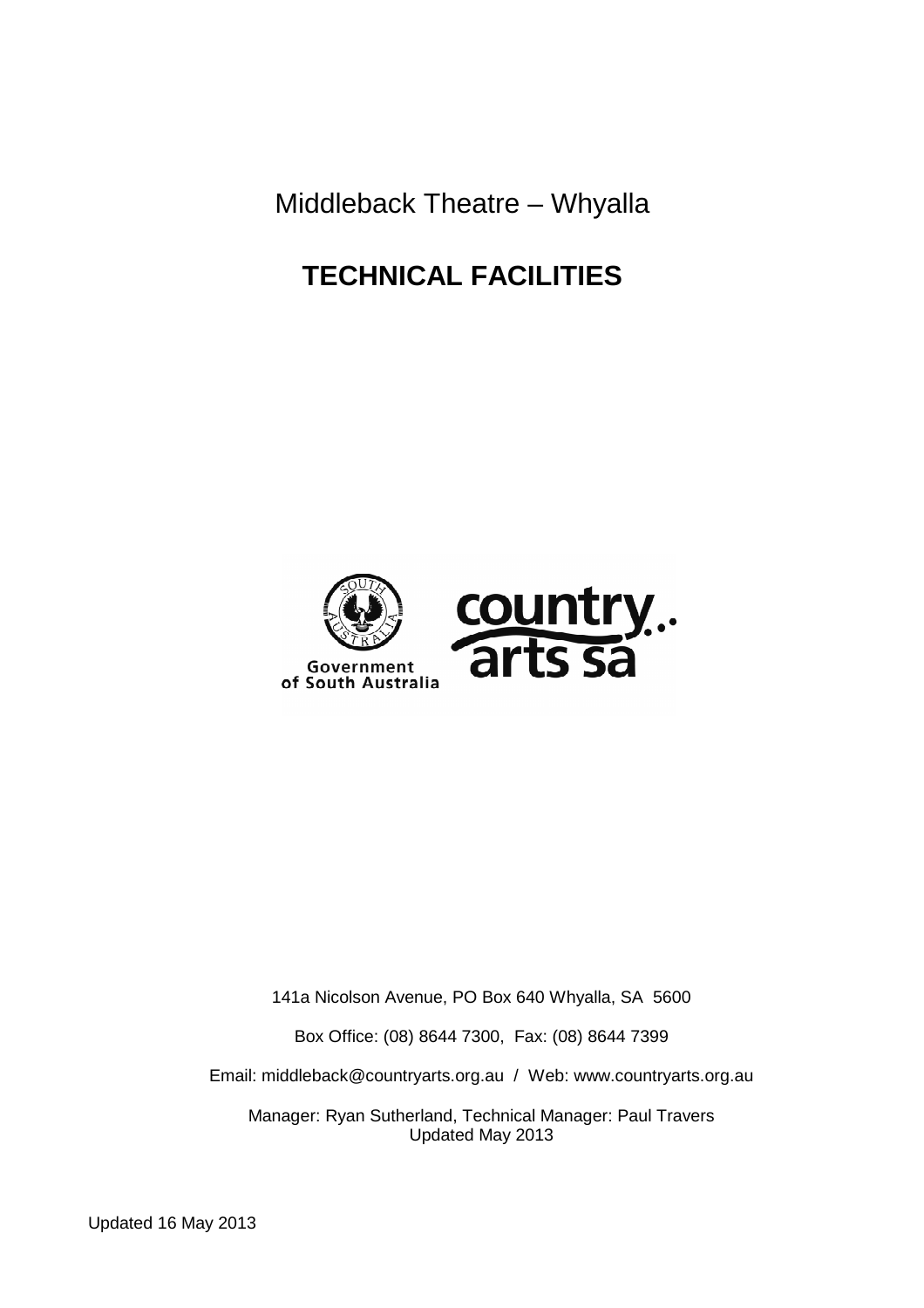## **Seats**

TOTAL SEATING – Maximum Capacity does not take into account Accessible Seating Area. Accessible seating area setup Maximum seating **467** (see seating map attached) Total possible seating with thrust stage or orchestra pit in use - minus 21 seats **457** Total possible seating with sound desk placed in auditorium  $-$  minus 16 seats The theatre can cater for up to 7 wheelchair seats

| 478 |
|-----|
| 457 |
| 458 |

Country Arts SA reserves the right to withdraw from sale for any performance, a maximum of 8 seats. Therefore above capacities may reduce by 8.

## **Proscenium**

|                         | Width                                  | 12.9m |
|-------------------------|----------------------------------------|-------|
|                         | Height                                 | 6.40m |
|                         |                                        |       |
| <b>False Proscenium</b> | Width and side masking normally set at | 10.8m |
|                         | Height maximum                         | 6.40m |
|                         | Height minimum                         | 4.50m |
|                         |                                        |       |

## **Stage**

| Depth                              | 10.88m           |
|------------------------------------|------------------|
| Stage front curtain line           | 1.10m            |
| Curtain line to rear wall          | 11.01m           |
| Forestage front to curtain line    | 3.60m            |
|                                    |                  |
| Extent of timber stage (width)     | 16.70m           |
| Width OP stage wing (inc.dip trap) | 2.30m            |
| Width PS stage wing (inc.dip.trap) | 1.57m            |
| Height to under side of grid       | 16.40m           |
| To under side of fly gallery       | 6.40m            |
| Above front row of auditorium      | 1.0 <sub>m</sub> |

## **Stage Surface**

| Unraked timber stage    |
|-------------------------|
| Masonite covered        |
| Sprung on concrete base |
| Standard Colour - Black |

| <b>Orchestra Pit</b>   | <b>Trilateral Pit Lift</b>                                      |                               |  |
|------------------------|-----------------------------------------------------------------|-------------------------------|--|
|                        | 10.5m wide at stage edge, 6.5m at auditorium edge, 2.5m deep at |                               |  |
|                        | centre                                                          |                               |  |
|                        | Lowers to 1m below stage at auditorium level                    |                               |  |
|                        | Lowers to (approx) 2.3m below stage to Orchestra Pit            |                               |  |
|                        | Capacity (approx) 14 persons (Access from auditorium only)      |                               |  |
|                        | At stage level as Thrust Stage                                  |                               |  |
|                        |                                                                 |                               |  |
| <b>Scene Dock Area</b> | Dock doors allows end loading with                              | 2.65 $m$ high x 2.17 $m$ wide |  |
|                        | direct access for transport from side                           |                               |  |
|                        | street                                                          |                               |  |
|                        | Hydraulic lift at road level for lifting and                    |                               |  |
|                        | lowering of equipment.                                          |                               |  |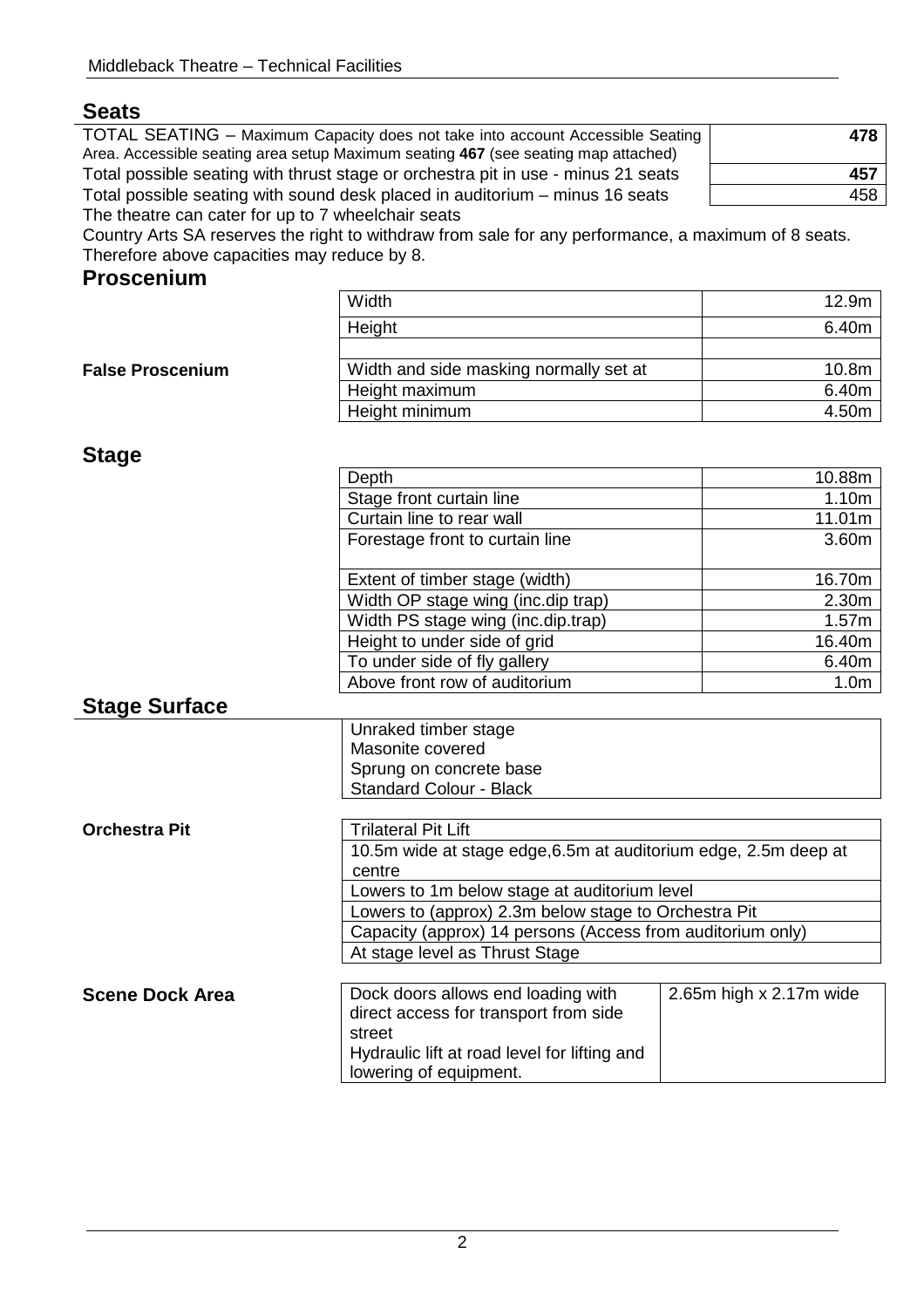### Middleback Theatre – Technical Facilities

| <b>Stage Drapes</b> | 2 sets black travellers |                        |
|---------------------|-------------------------|------------------------|
|                     | 4 pair blacklegs        | 8m high x 3.3m wide    |
|                     | 4 borders               | 3.5m high x 15.6m wide |
|                     | 1 cyclorama white       | 7.7m high x 15.6m wide |

## **Rehearsal Area/Green Room**

### **Wardrobe (Work Room)**

| Approximately 8.5m x 6.5m<br>Available for rehearsal space and resting area. |
|------------------------------------------------------------------------------|
| 1 Fixed wall ironing board                                                   |
| 1 portable ironing board                                                     |
| 1 iron                                                                       |
| 1 automatic front loading machine                                            |
| 1 front load tumble drier                                                    |
| 1 upright drier                                                              |
| 4 large portable wardrobe racks                                              |
| 2 small portable wardrobe racks                                              |

| <b>Dressing Rooms</b> | <b>Number</b> | Capacity | <b>Amenities</b>  |
|-----------------------|---------------|----------|-------------------|
|                       |               | 20       | Shower and toilet |
|                       |               | 20       | Shower and toilet |
|                       |               |          | Shower and toilet |
|                       |               |          | Shower and toilet |

### Lecturn **One**

**Music Stands 13 x Music Stands with Light** 1 Conductor's music stand with light

| 1 Yamaha C7 Grand Piano |  |
|-------------------------|--|
| 1 Yamaha Upright        |  |

**Pianos** 

| Rostra | 7 each of 6' x 4' (1830 x 1220) in heights |
|--------|--------------------------------------------|
|        | 6"<br>(152mm)                              |
|        | (304mm)<br>$\overline{A}$                  |
|        | $1'6''$ (456mm)                            |
|        | (608mm)<br>$2^{\prime}$                    |
|        | 2'6" (762mm)                               |
|        | (914mm)<br>3'                              |

| Steps: 2 x 3' (914mm) high                                                                      |
|-------------------------------------------------------------------------------------------------|
| $4 \times 2'$ (608mm) high                                                                      |
| $2 \times 1'$ (304mm) high                                                                      |
| Step available from stage/auditorium located in centre of stage only<br>1000mm high x 1200 wide |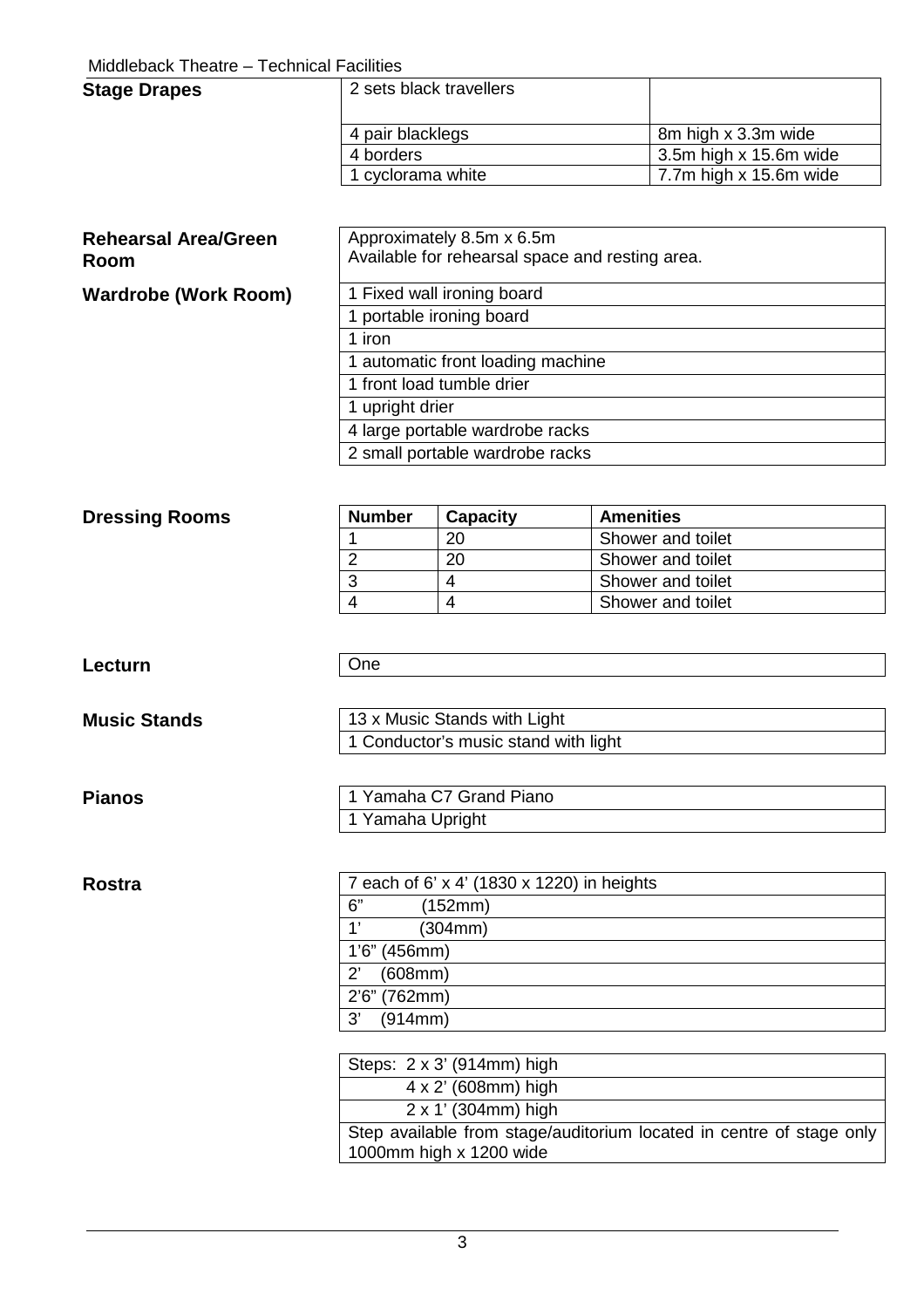| <b>Machinery</b> |                                            | 45 Single Purchase 5 Line Counter Weight Sets |  |
|------------------|--------------------------------------------|-----------------------------------------------|--|
|                  | Manual Operation - Stage Level Prompt Side |                                               |  |
|                  | <b>Barrel Length</b>                       | 15.6m                                         |  |
|                  | Pipe Outside Diameter                      | 48mm                                          |  |
|                  | <b>House Curtain</b>                       | <b>Fly Manual</b>                             |  |
|                  | <b>French Action</b>                       | <b>Motor Driven</b>                           |  |
|                  | Black Stage Tabs (x2)                      | Manual Close and Draw                         |  |

**Elevated Work Platform** The theatre is fitted with a JLG model 20DVL elevated work platform to assist in rigging and focussing equipment above stage. The platform will elevate to 5.94 meters above stage level. Persons wishing to use this platform must produce their yellow Operator Training card as issued by the Elevating Work Platform Association of Australia as proof of training, before commencing work on the platform.

# **Lighting Equipment**

| <b>Lighting Control System</b>        | ETC Express lighting Desk with multiple chase/cue sequences        |                                                     |  |  |  |  |  |
|---------------------------------------|--------------------------------------------------------------------|-----------------------------------------------------|--|--|--|--|--|
|                                       | 96 control channels                                                |                                                     |  |  |  |  |  |
|                                       | 192 circuits patch panel                                           |                                                     |  |  |  |  |  |
|                                       | 24 x 5-KVA LSC TEKO Dimmers                                        |                                                     |  |  |  |  |  |
|                                       | 72 x 2.5-KVA LSC TEKO Dimmers                                      |                                                     |  |  |  |  |  |
| <b>DMX Distribution</b>               | 2 streams(A & B) with 5 pin XLR outlet positions                   |                                                     |  |  |  |  |  |
| All Cat5 via 2 x LSC 10-way           | PS LX Bridge 1. PS LX Bridge 2                                     |                                                     |  |  |  |  |  |
| splitters and RJ45 patch              | PS DS(SM Position) OP DS                                           |                                                     |  |  |  |  |  |
| bay                                   | PS Stage Gallery 4 outlets OP Stage Gallery 1 outlet (for LX bars) |                                                     |  |  |  |  |  |
|                                       | DMX Inputs: Control Room & SM Position                             |                                                     |  |  |  |  |  |
| <b>Lighting Positions</b>             | 5 x On-Stage lighting bars                                         |                                                     |  |  |  |  |  |
|                                       | 4 x LX Bars                                                        |                                                     |  |  |  |  |  |
|                                       | 1 x Cyc LX units                                                   |                                                     |  |  |  |  |  |
|                                       | 2 x FOH Lighting Bridges                                           |                                                     |  |  |  |  |  |
|                                       | 8 x Portable side booms                                            |                                                     |  |  |  |  |  |
| <b>Spot &amp; Floodlight Lanterns</b> | 2<br>Selecon Performer Rua 9-16 deg followspots                    |                                                     |  |  |  |  |  |
|                                       | 48                                                                 | CCT 15 Degree 1kw silhouette profiles               |  |  |  |  |  |
|                                       | 24                                                                 | CCT 1kw starlette fresnels                          |  |  |  |  |  |
|                                       | 16                                                                 | CCT 2kw pebble convex                               |  |  |  |  |  |
|                                       | 20                                                                 | CCT 650w minuette zoom profiles                     |  |  |  |  |  |
|                                       | 12                                                                 | CCT 650w minuette TT profiles                       |  |  |  |  |  |
|                                       | CCT 650w minuette fresnels<br>8                                    |                                                     |  |  |  |  |  |
|                                       | 5                                                                  | Quartscolour iris 4 units                           |  |  |  |  |  |
|                                       | 5                                                                  | Quartscolour pallas 4 units                         |  |  |  |  |  |
| <b>Power</b>                          | 1                                                                  | 32A - 3 Phase outlet prompt upstage corner          |  |  |  |  |  |
|                                       | 1                                                                  | 32A – 3 Phase outlet in scene dock area 10m from OP |  |  |  |  |  |
|                                       |                                                                    | upstage corner                                      |  |  |  |  |  |
|                                       |                                                                    |                                                     |  |  |  |  |  |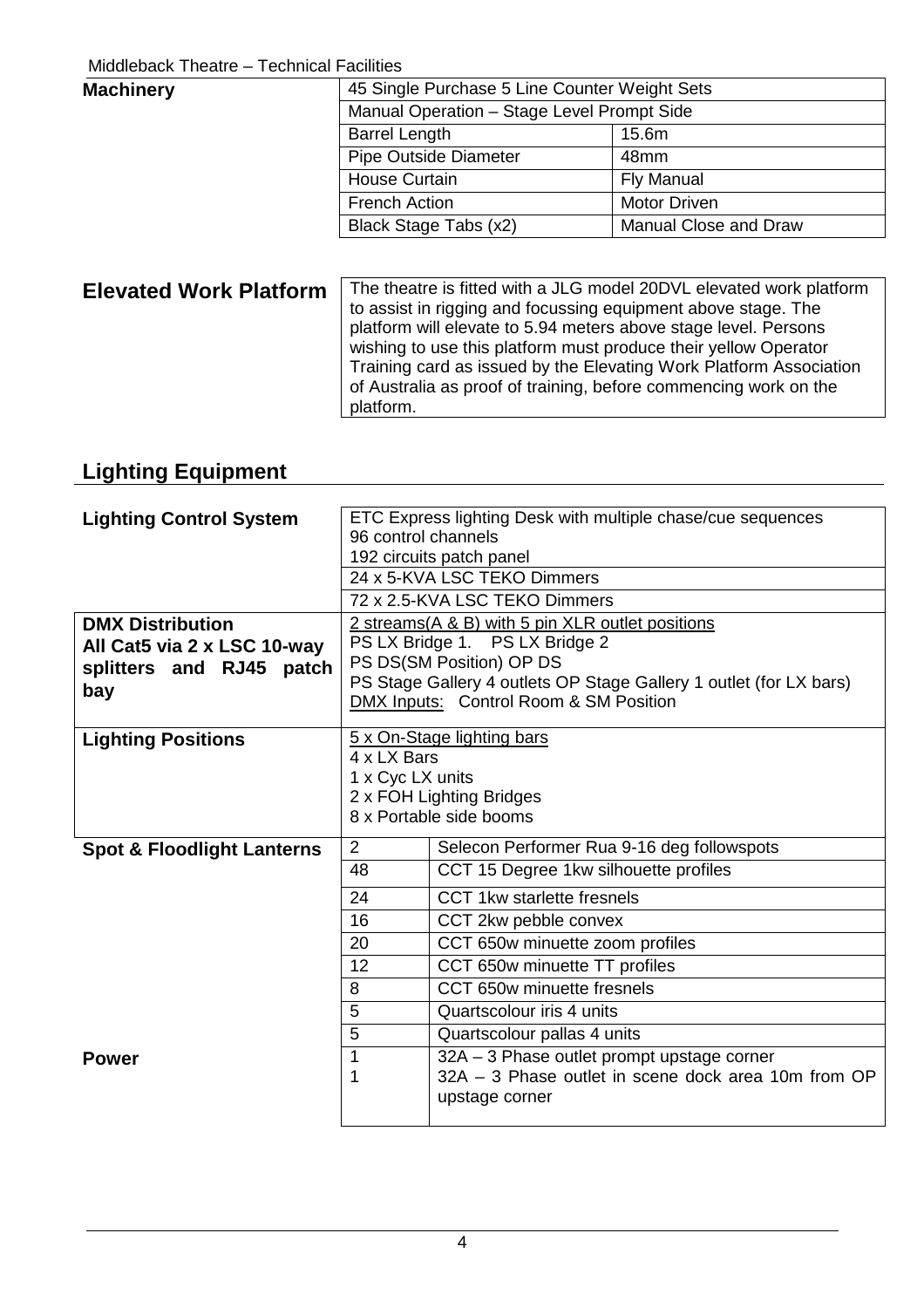## **Sound Equipment Desks (Digital)** 1 Roland RSS M-400 48 channel sound mixer 48 mic/line input with phantom power, stereo programme out left, right and centre, + 4 auxiliary sends Full specs:http://www.roland.com/products.en.M-400/specs.html **Desk (Analogue)** Soundcraft GB4 **Stage Box** | Roland S-4000 Digital Snake 32 Inputs / 8 Outputs Modular Full Specs:http:/www.roland.com/products/en/S-4000S-3208/specs.html **Amplifiers** 1 x 2 x Yamaha P2002M Amplifier\* for Subwoofers Jeil JMA-900 Amplifiers for fallback 1 x Crown XLS602 Amplifier for FOH driven from dbx Driverack EQ **Foldback Speakers**  $\sqrt{4 \times}$  Electro-Voice TL 12/2 Foldback Speakers **Speakers FOH** 4 x 2x JBL AC2215/64 & AC2215/95 (1 of each fitted per side of proscenium) Bose 502 Subwoofers **Play/Rec Equipment**  2 x Denon DNC 680 professional CD players 2 x Denon cassette tape recorders 2 x Denon Compact Disc player model **Special Effects Rack** 1 x dbx 1231 twin 1/3 Octave Graphic Equalisers<sup>\*</sup> (for F/B) 1 x | Yamaha D1500 Digital Delay\* **Microphones** | 6 x | AKG D330 microphones 4 x | Electro-Voice RE45N/D Shotgun microphones 4x | Shure Beta 58A microphones 6x | Shure SM58 microphones 6x Shure KSM109 Cardoid condenser instrument microphone 4x Shure MX393/0 Omnidirectional condenser boundary microphones 6x Shure EZO/G Easyflex overhead microphones 1x Shure SM58 hand held radio microphone 2 x Audio Spectrum hand held radio microphones 4x MIPRO wireless microphones & head sets **DI Boxes**  $\vert 4x \vert$  BSS AR-133 active DI boxes 2 x Jands direct input boxes **Stands 20 x** | Microphone stands various sizes with boom arms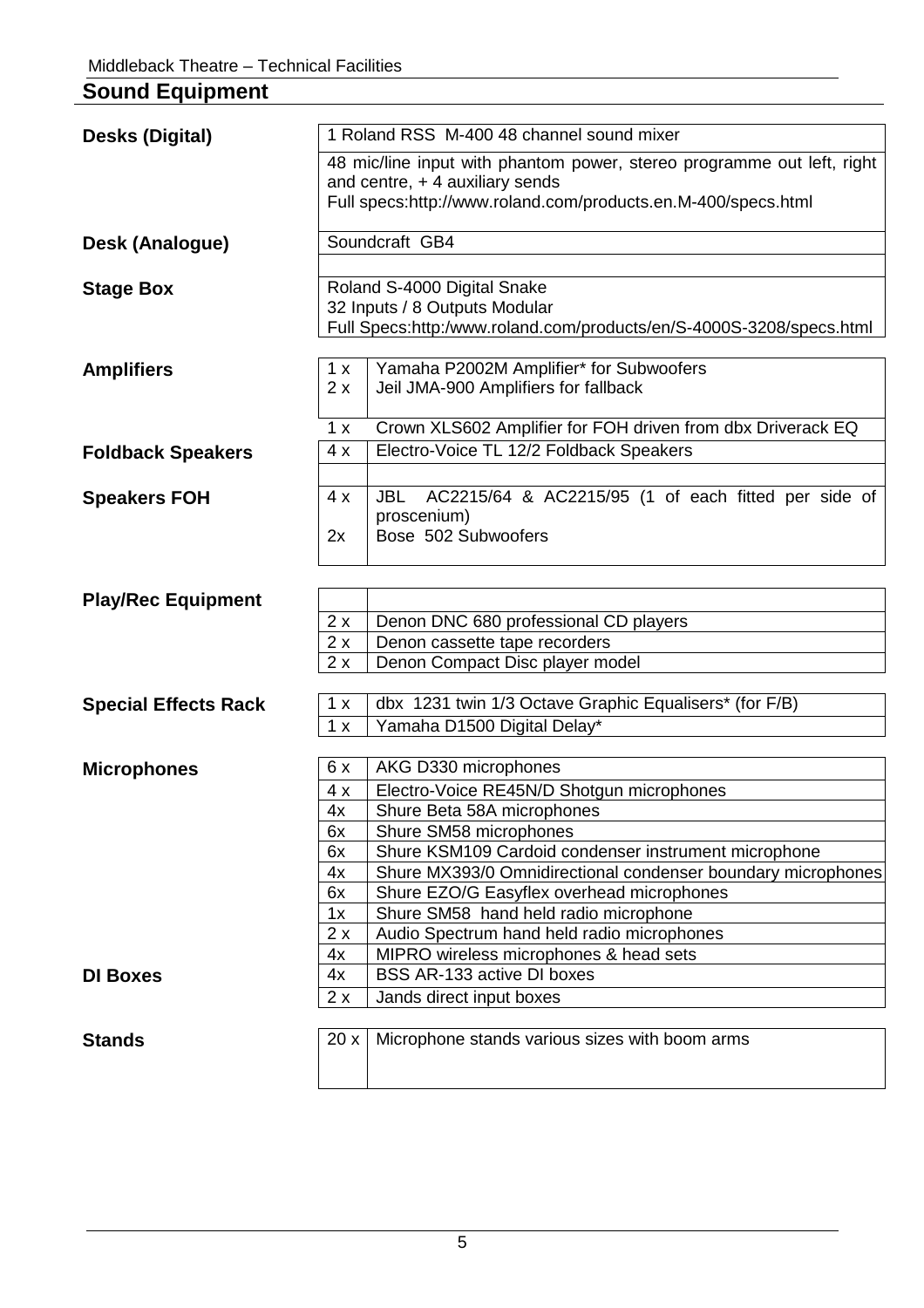## **Projection Equipment**

| <b>Cinema Projection</b><br><b>Equipment</b> | Christie CP2200 DLP Projectors - Has Gefin Scaler attached will take<br>DVI/HDMI Component & Composite (AV) inputs<br>Is Configured for Cinema Screen or Cyc use                    |  |  |  |  |  |
|----------------------------------------------|-------------------------------------------------------------------------------------------------------------------------------------------------------------------------------------|--|--|--|--|--|
| 3D System                                    | RealD only on Cinema Screen                                                                                                                                                         |  |  |  |  |  |
| <b>Sound</b>                                 | Installed QSC 5.1 or 7.1 Surround Sound                                                                                                                                             |  |  |  |  |  |
| <b>Audio Visual</b>                          | 1 Overhead Projector                                                                                                                                                                |  |  |  |  |  |
|                                              | 1 Cinema Screen Fixed at line number 11 clearance when flown 8200<br>1 Rear Projection Screen at line number 23 clearance flown 7300mm<br>plus extra 2100mm for soft bottom masking |  |  |  |  |  |
|                                              | 1 Mitsubishi data projector FL7000U*                                                                                                                                                |  |  |  |  |  |
|                                              | Rextron VGA / CAT5 Extender from stage to control room                                                                                                                              |  |  |  |  |  |
|                                              | * NOT REMOVABLE FROM CONTROL ROOM                                                                                                                                                   |  |  |  |  |  |

## **Stage Management System**

Console. Mounted stage left (prompt side) with head control set talk back from outstations Stage sound relay and cast call system

Audio talk back cueing systems to all production outstations.

Plug in head sets available at followspot, control room, lighting bridges, fly gallery and backstage. Cast call and stage sound relay to all dressing rooms and cast assembly areas.

Warning bell system to foyer and public areas controlled by front of house manager.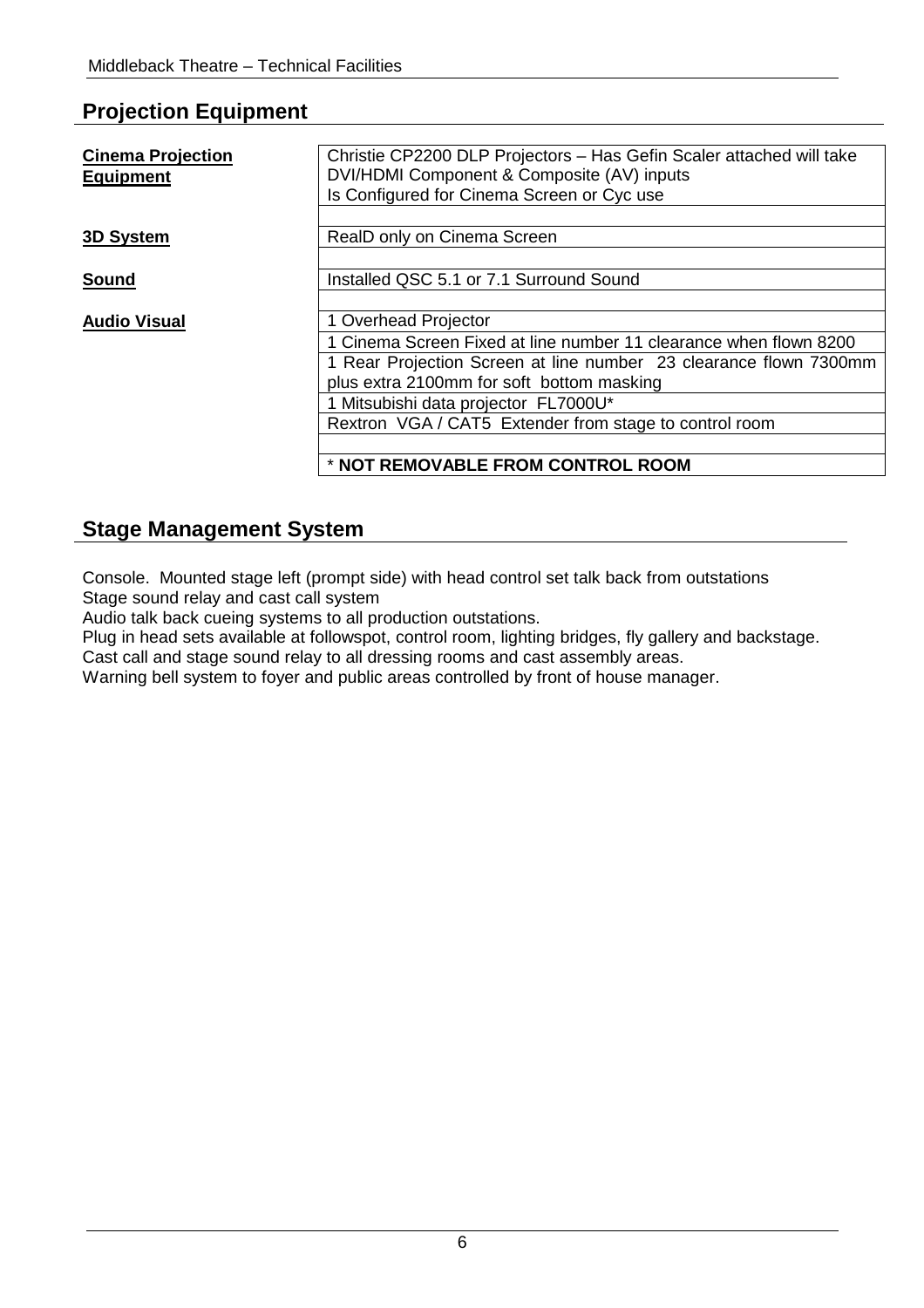|                           |                      | <b>MIUUICUAL LIICALE HAILUILU FIUL</b> |                                 |
|---------------------------|----------------------|----------------------------------------|---------------------------------|
| Line                      | <b>Distance from</b> | <b>Description</b>                     | <b>New Allocation</b>           |
| 0                         | 450                  | <b>House Curtain</b>                   | Cannot be moved to another line |
| 1                         | 750                  | <b>False Proscenium Teaser</b>         | Cannot be moved to another line |
| $\overline{2}$            | 900                  | <b>False Proscenium Tormentor</b>      | Cannot be moved to another line |
| $\ensuremath{\mathsf{3}}$ | 1050                 | Spare                                  |                                 |
| $\overline{4}$            | 1200                 | Line not fitted                        |                                 |
| $\overline{5}$            | 1350                 | LX <sub>1</sub>                        |                                 |
| $\overline{6}$            | 1500                 | Line not fitted                        |                                 |
| 7                         | 1650                 | Spare                                  |                                 |
| 8                         | 1800                 | Spare                                  |                                 |
| $\overline{9}$            | 1950                 | Spare                                  |                                 |
| 10                        | 2100                 | No 1 Border                            |                                 |
| 11                        | 2250                 | Cinema Screen (fixed)                  | Cannot be moved to another line |
| 12                        | 2400                 | No 1 Legs                              |                                 |
| 13                        | 2550                 | Spare                                  |                                 |
| 14                        |                      |                                        |                                 |
|                           | 2700                 | Line not fitted                        |                                 |
| 15                        | 2850                 | LX <sub>2</sub>                        |                                 |
| 16                        | 3000                 | Line not fitted                        |                                 |
| 17                        | 3150                 | Spare                                  |                                 |
| 18                        | 3300                 | Spare                                  |                                 |
| 19                        | 3450                 | Spare                                  |                                 |
| 20                        | 3600                 | Spare                                  |                                 |
|                           |                      | 150mm gap                              |                                 |
| 21                        | 3950                 | Line not fitted                        |                                 |
| 22                        | 4050                 | No 2 Border                            |                                 |
| 23                        | 4200                 | Rear Projection Screen                 | Cannot be moved to another line |
| 24                        | 4350                 | No 2 Legs                              |                                 |
| 25                        | 4500                 | Line not fitted                        |                                 |
| 26                        | 4650                 | LX <sub>3</sub>                        |                                 |
| $\overline{27}$           | 4800                 | Line not fitted                        |                                 |
| 28                        | 4950                 | Spare                                  |                                 |
| $\overline{29}$           |                      |                                        |                                 |
|                           | 5100                 | Spare                                  |                                 |
| 30                        | 5250                 | Spare                                  |                                 |
| 31                        | 5400                 | Spare                                  |                                 |
| 32                        | 5550                 | Line not fitted                        |                                 |
| 33                        | 5700                 | Spare                                  |                                 |
| 34                        | 5850                 | Spare                                  |                                 |
| 35                        | 6000                 | No 1 Tabs                              |                                 |
| 36                        | 6150                 | Spare                                  |                                 |
| 37                        | 6300                 | No 3 Border                            |                                 |
| 38                        | 6450                 | Line not fitted                        |                                 |
| 39                        | 6600                 | No 3 Legs                              |                                 |
| 40                        | 6750                 | Spare                                  |                                 |
| 41                        | 6900                 | Line not fitted                        |                                 |
| 42                        | 7050                 | LX4                                    |                                 |
| 43                        | 7200                 | Line not fitted                        |                                 |
| 44                        | 7350                 | Spare                                  |                                 |
| 45                        | 7500                 | Spare                                  |                                 |
|                           |                      | 150mm gap                              |                                 |
| 46                        | 7800                 | Line not fitted                        |                                 |
| 47                        | 7950                 | Spare                                  |                                 |
| 48                        | 8100                 | No 4 Border                            |                                 |
| 49                        | 8250                 | No 4 Legs                              |                                 |
|                           |                      |                                        |                                 |
| 50                        | 8400                 | Line not fitted                        |                                 |
| 51                        | 8550                 | Line not fitted                        |                                 |
| 52                        | 8700                 | Cyc Flood Bar (Iris 4)                 |                                 |
| 53                        | 8850                 | Line not fitted                        |                                 |
| 54                        | 9000                 | Line not fitted                        |                                 |
| 55                        | 9150                 | Spare                                  |                                 |
| 56                        | 9300                 | No 2 Tabs                              |                                 |
| 57                        | 9450                 | Spare                                  |                                 |
| 58                        | 9600                 | Spare                                  |                                 |

## **Middleback Theatre Hanging Plot**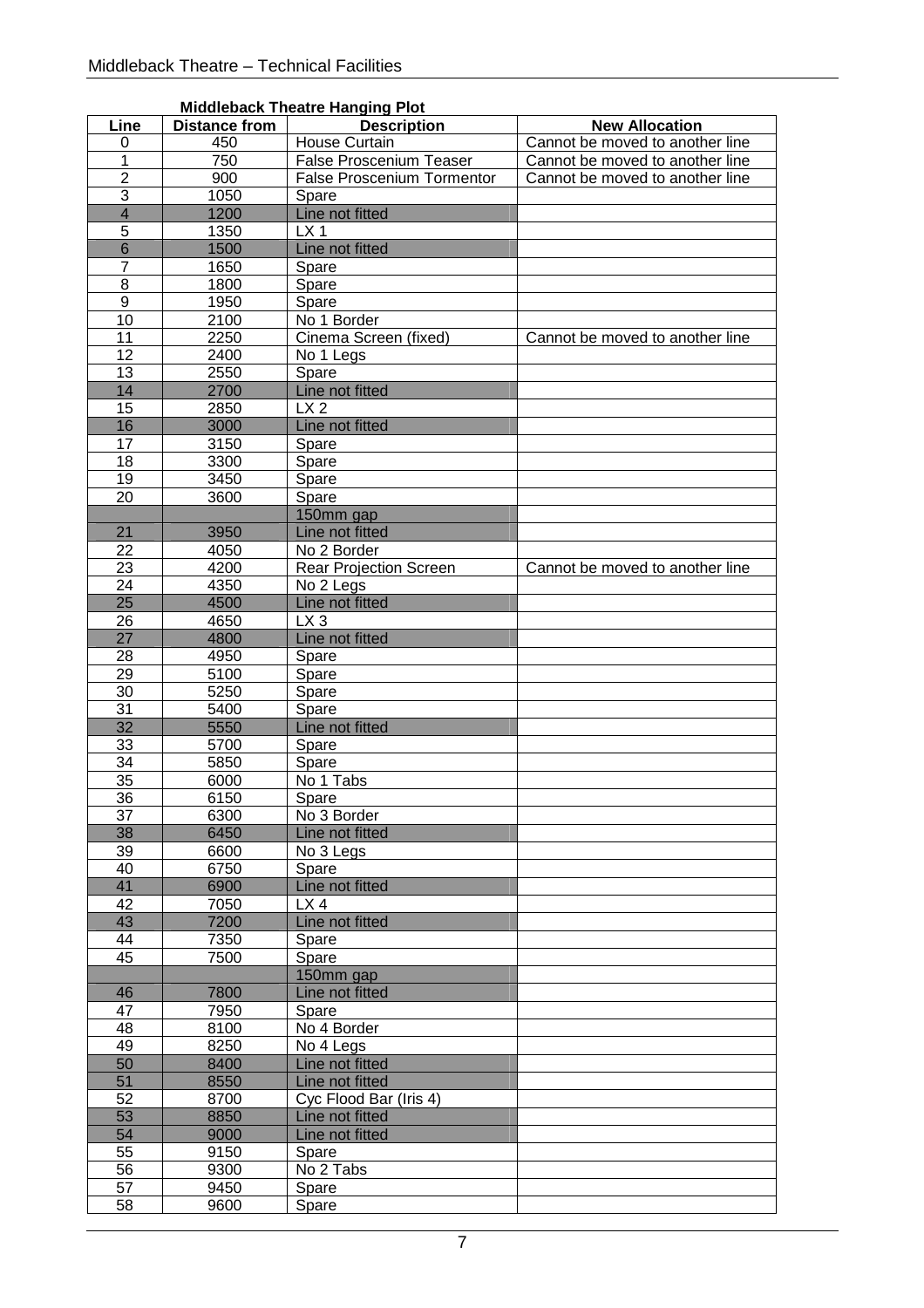Middleback Theatre – Technical Facilities

| 59 | 9750  | PS Side Barrel |  |
|----|-------|----------------|--|
| 60 | 9900  | OP Side Barrel |  |
| ົ  | 10050 | <b>Corama</b>  |  |

## **Standard Rig**

The theatre is hired in a standard configuration for lighting, sound and fly lines. This includes the lighting rig standard colours (red, blue, amber and o/w); the stage apron at auditorium floor level with seats in; stage floor colour - theatre grey; stage clean clear and tidy. Any variation to the standard configuration will be made at the hirer's expense and returned to the standard configuration at the hirers expense. The theatre must be informed in writing at least four weeks prior to the bump in of any change you wish to make to the standard rig.

## **Theatre Usage Guidelines**

- Alterations to the structure and fittings of the theatre are prohibited (including painting and drilling of holes into the stage floor). No painting of scenery or equipment is permitted on stage. Glitter may not be used on scenery or costumes.
- Lighting and sound desks to be operated by Country Arts SA staff or persons approved by Country Arts SA by prior arrangement only. The Public Health Authority has set a maximum sound level limit of 105 decibels. Country Arts SA has the authority to enforce this ruling.
- The use of pyrotechnics, smoke machines or naked flames (other than dry ice), will only be permitted with the appropriate South Australian licences, and in the presence of a representative of the South Australian Metropolitan Fire Service which will be at the hirer's expense. No flammable liquids or explosive material may be brought into the premises.
- All rigging of scenery, lighting etc. must comply with Occupational Health, Safety and Welfare Regulations, and Department of Industrial Relations Regulations. Country Arts SA may refuse the use of any scenery, lighting, sound or other equipment. Counterweight flying system is not to be used by persons under the age of eighteen years and only by persons approved by Country Arts SA by prior arrangement.
- Smoking in the theatre is prohibited other than on stage as part of the performance by prior arrangement. No alcohol shall be brought into the premises, other than by prior arrangement. No foodstuffs or liquids may be taken onto the stage, other than as part of the performance by prior arrangement.
- Corridors surrounding the stage must be kept totally clear of all props and scenery at all times. All performers and backstage crew are to enter the theatre via the stage door. Access is not permitted via the theatre foyer. No persons, other than members of the production crew will be permitted in the auditorium and foyer areas during rehearsals.
- The Theatre is fitted with JLG model 20DVL elevated work platforms to assist in rigging and focussing equipment above the stages. The platforms will elevate to 20 feet above stage level (25 foot max working height). People wishing to use these platforms must produce their yellow Operator Training card as issued by the Elevating Work Platform Association of Australia as proof of training, before commencing work on these platforms.

## **For technical advice contact Technical Manager Paul Travers 0401 125 896**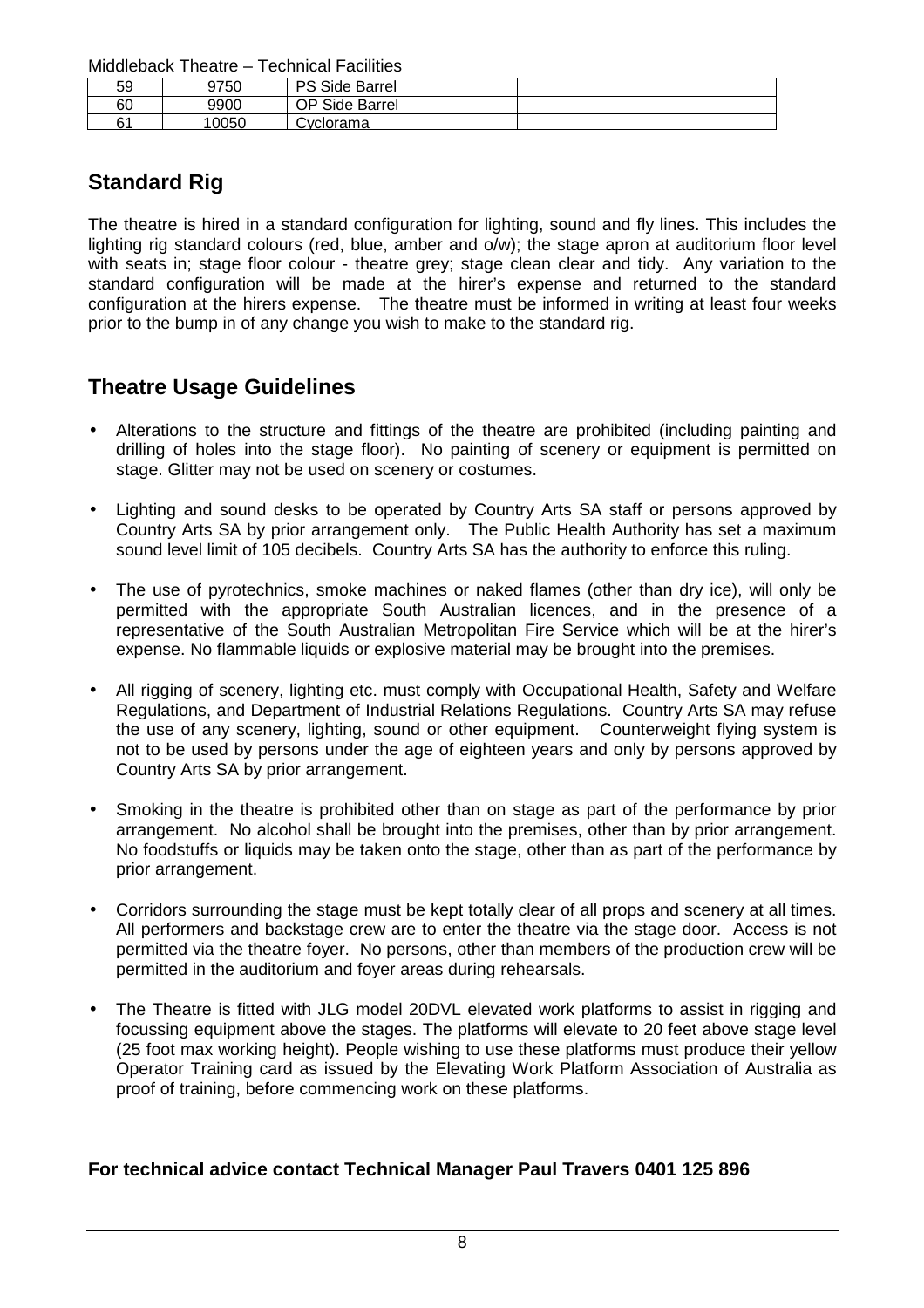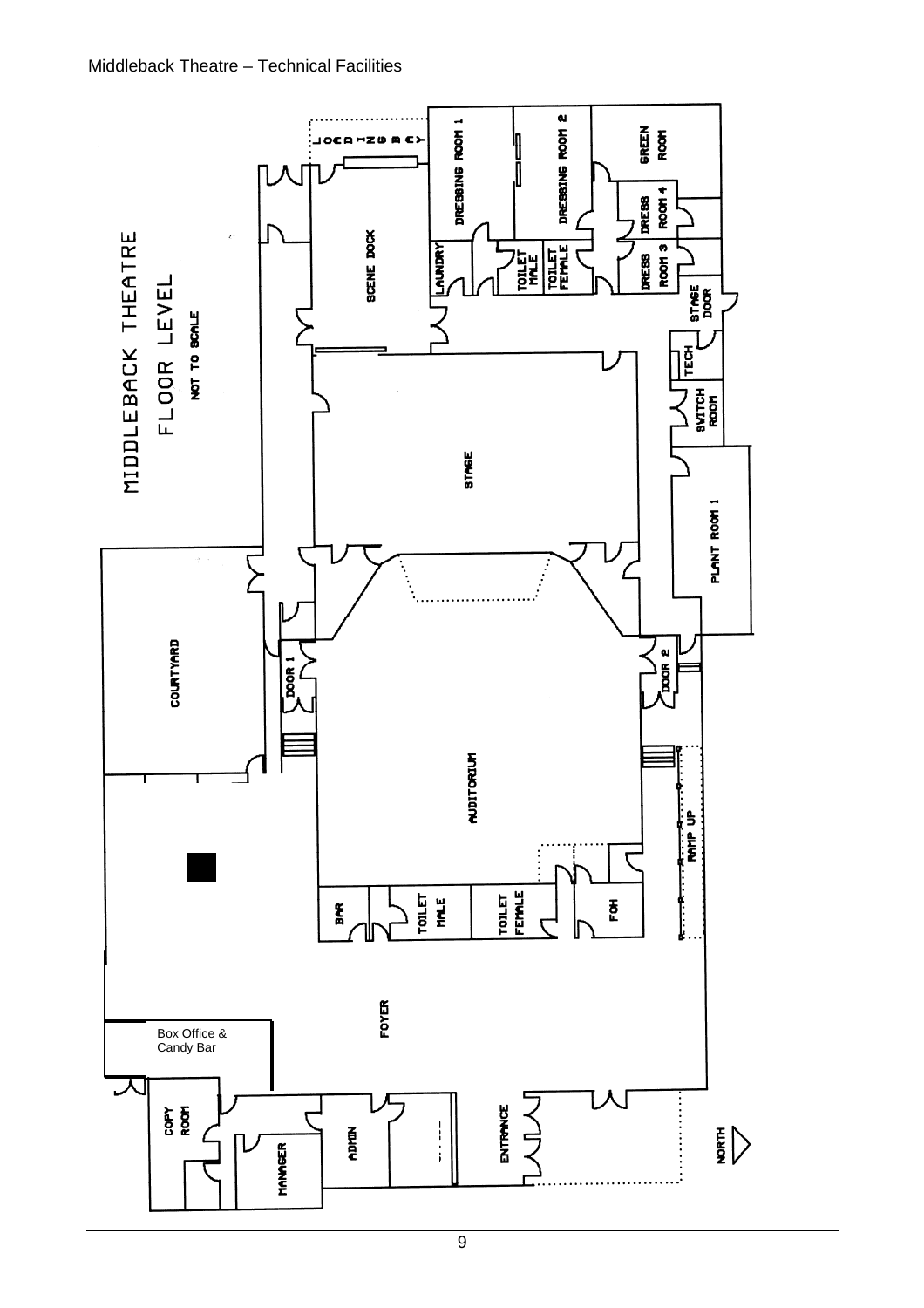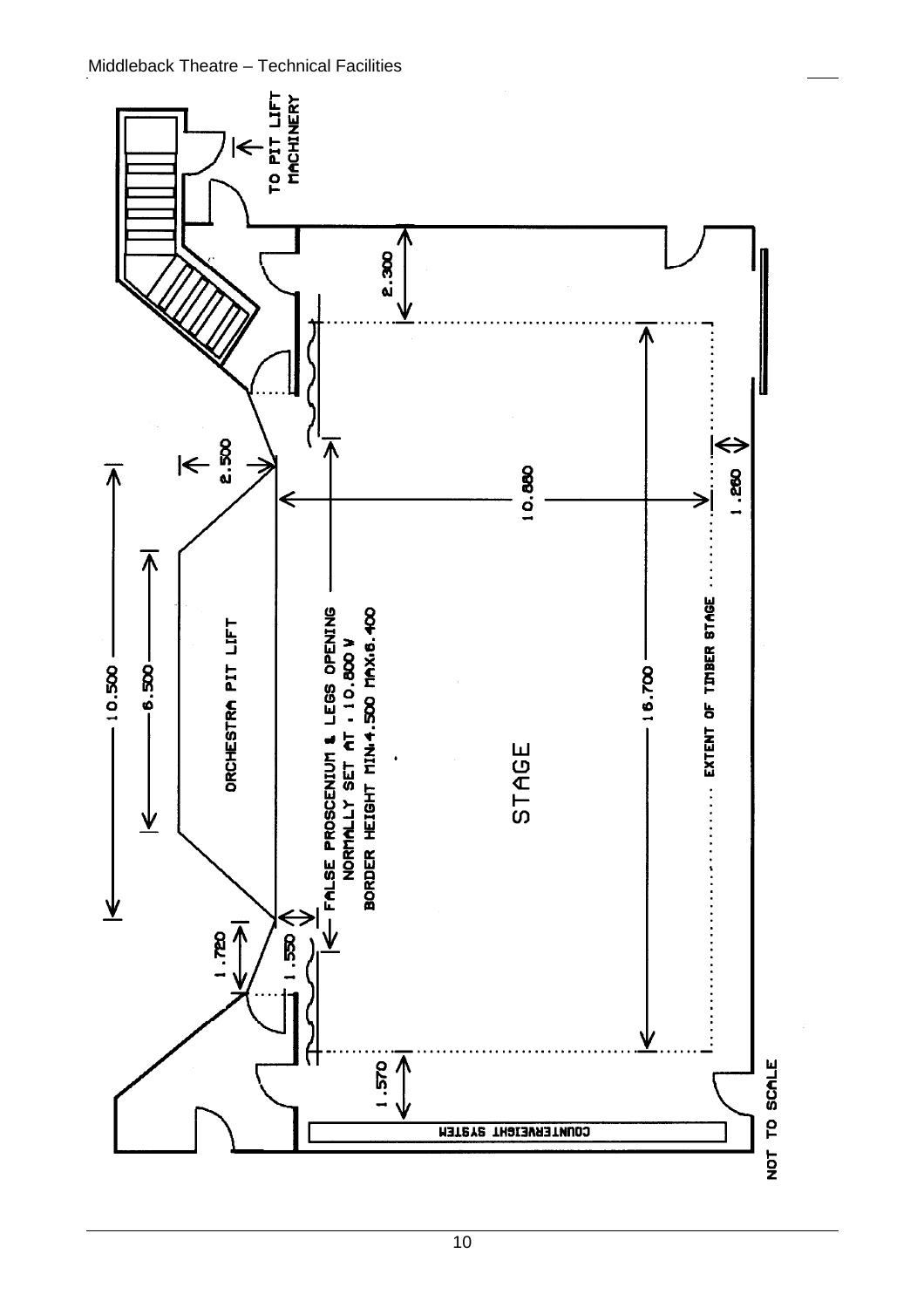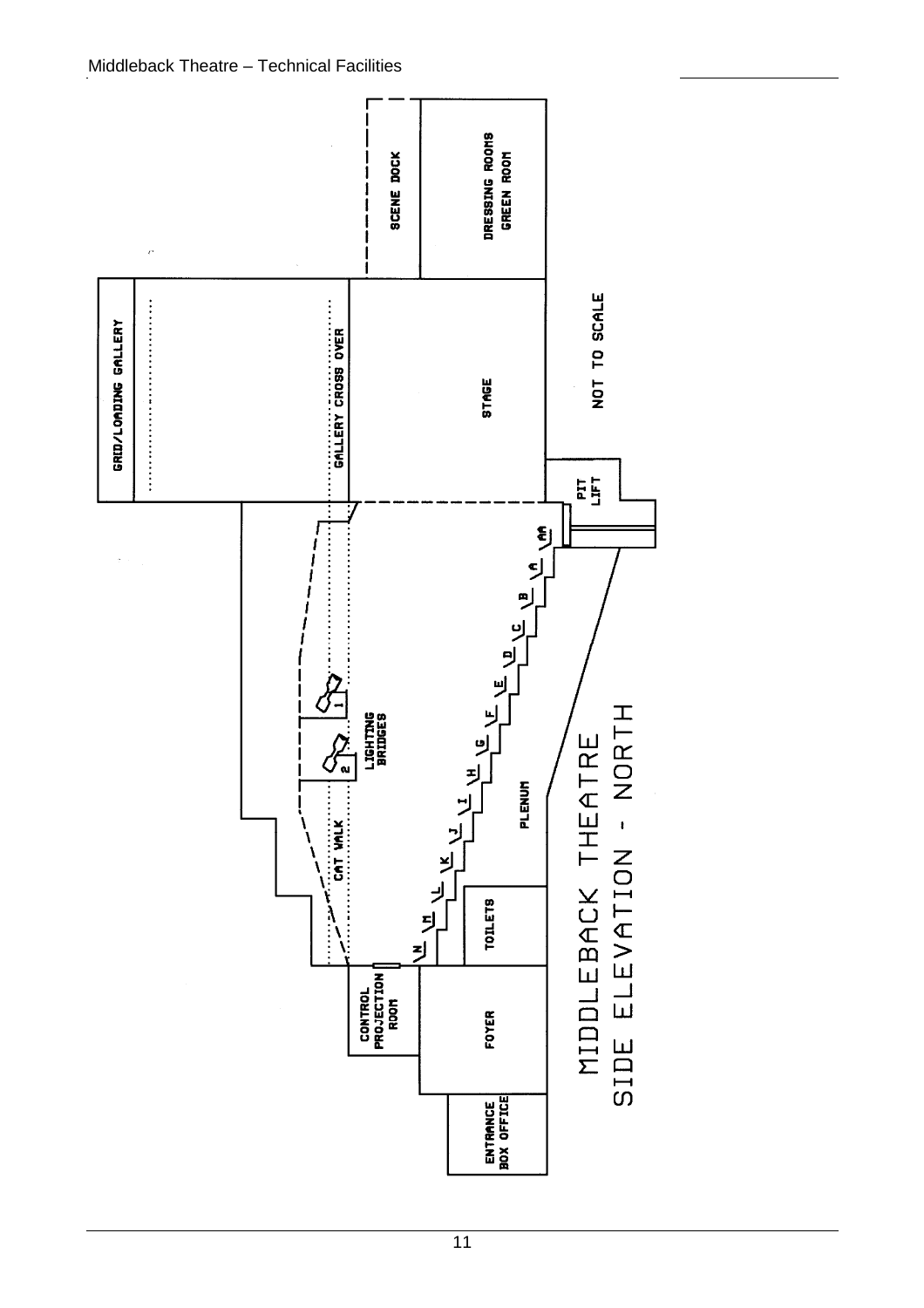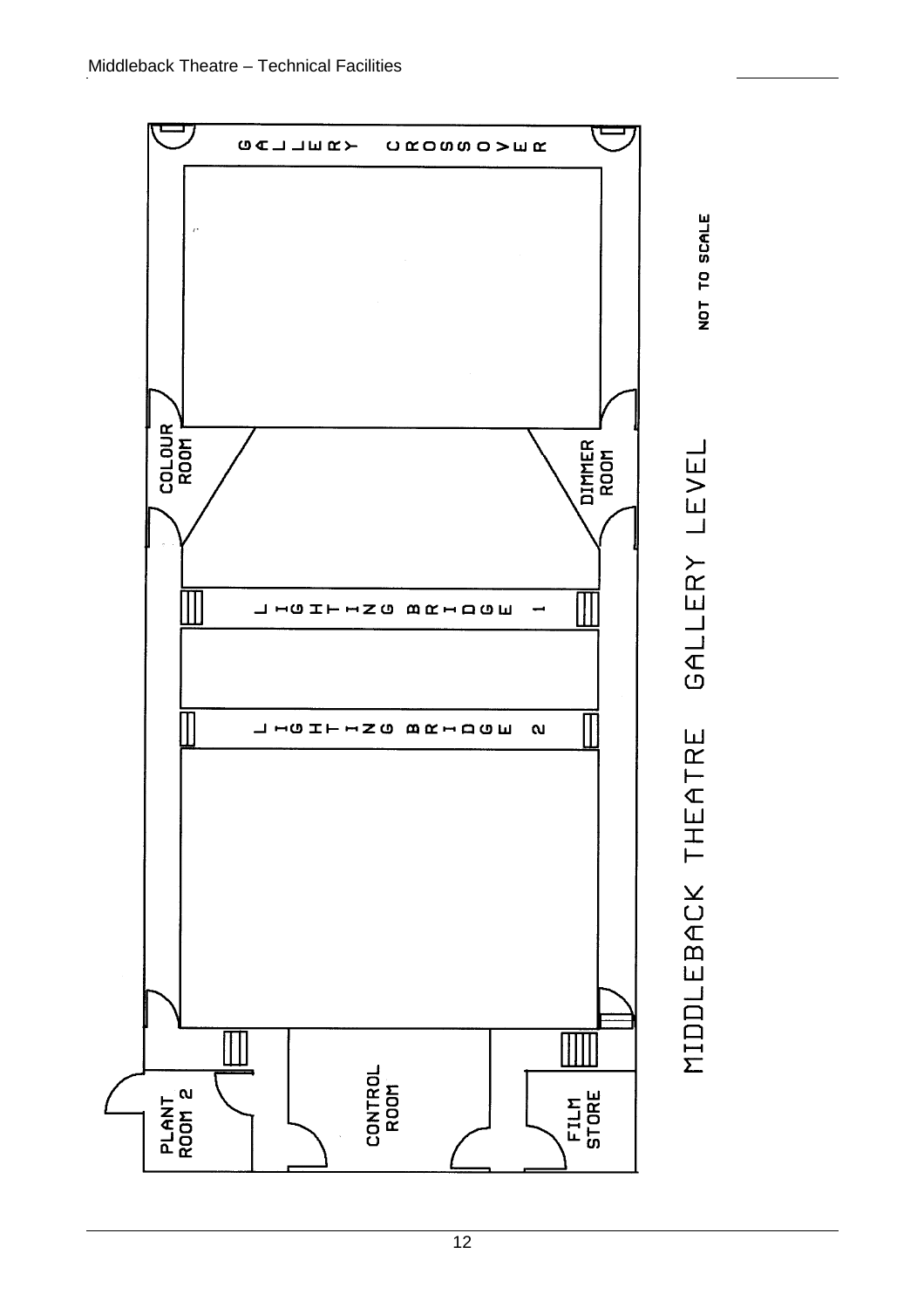

13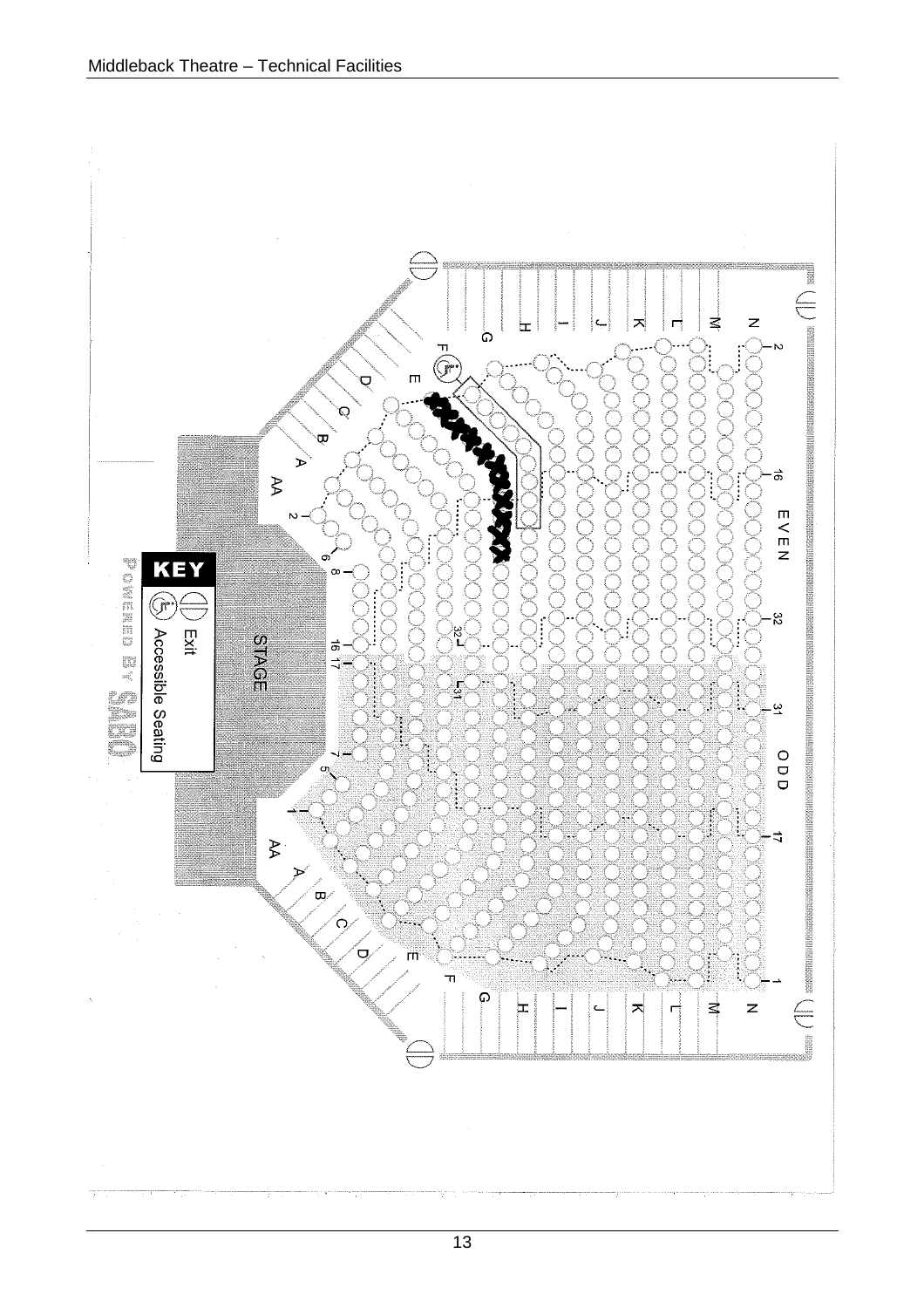|    |            |     |  | DIMMER CCT 1 CCT 2 CCT 3 CCT 4 CCT 5 DESCRIPTION | DIMMER CCT 1 CCT 2 CCT 3 CCT 4 |     |    |    |    |    | <b>CCT 5 DESCRIPTION</b> |
|----|------------|-----|--|--------------------------------------------------|--------------------------------|-----|----|----|----|----|--------------------------|
| 1  | 41         |     |  | Br1 Spec                                         | 54                             | 125 |    |    |    |    | Lx1 Min                  |
| 2  | 44         |     |  | Br1 Spec                                         | 55                             | 126 |    |    |    |    | Lx1 Min                  |
| 3  | 47         |     |  | Br1 Spec                                         | 56                             | 127 |    |    |    |    | Lx1 Min                  |
| 4  | 50         |     |  | Br1 Spec                                         | 57                             | 136 |    |    |    |    | Lx2 Min                  |
| 5  | ${\bf 11}$ |     |  | Br2 Spec                                         | 58                             | 137 |    |    |    |    | Lx2 Min                  |
| 6  | 14         |     |  | Br2 Spec                                         | 59                             | 138 |    |    |    |    | Lx2 Min                  |
| 7  | 17         |     |  | Br2 Spec                                         | 60                             | 139 |    |    |    |    | Lx2 Min                  |
| 8  | 20         |     |  | Br2 Spec                                         | 61                             | 144 |    |    |    |    | Lx2 Min                  |
| 9  | 114        |     |  | Lx1 Amber                                        | 62                             | 145 |    |    |    |    | Lx2 Min                  |
| 10 | 115        |     |  | $Lx1$ O/W                                        | 63                             | 146 |    |    |    |    | Lx2 Min                  |
| 11 | 134        |     |  | Lx2 Amber                                        | 64                             | 128 |    |    |    |    | Lx2 Min                  |
| 12 | 135        |     |  | Lx2 O/W                                          | 65                             | 151 |    |    |    |    | Lx3 Min                  |
| 13 | 149        |     |  | Lx3 Amber                                        | 66                             | 152 |    |    |    |    | Lx3 Min                  |
| 14 | 150        |     |  | Lx3 O/W                                          | 67                             | 109 |    |    |    |    | Lx4 Min                  |
| 15 | 107        | 159 |  | Lx4 Amber                                        | 68                             | 161 |    |    |    |    | Lx4 Min                  |
| 16 | 108        | 160 |  | Lx4 O/W                                          | 69                             | 188 |    |    |    |    | Gnd Row O/P              |
| 17 | 120        |     |  | Lx1 Spec Frsnl                                   | 70                             | 189 |    |    |    |    | Gnd Row O/P              |
| 18 | 121        |     |  | Lx1 Spec Frsnl                                   | 71                             | 190 |    |    |    |    | Gnd Row O/P              |
| 19 | 122        |     |  | Lx1 Spec Frsnl                                   | 72                             | 191 |    |    |    |    | Gnd Row O/P              |
| 20 | 123        |     |  | Lx1 Spec Frsnl                                   | 73                             |     |    |    |    |    |                          |
| 21 | 140        |     |  | Lx2 Spec Frsnl                                   | 74                             |     |    |    |    |    |                          |
| 22 | 141        |     |  | Lx2 Spec Frsnl                                   | 75                             |     |    |    |    |    |                          |
| 23 | 142        |     |  | Lx2 Spec Frsnl                                   | 76                             |     |    |    |    |    |                          |
| 24 | 143        |     |  | Lx2 Spec Frsnl                                   | 77                             |     |    |    |    |    |                          |
| 25 | 153        |     |  | Lx3 Spec Frsnl                                   | 78                             |     |    |    |    |    |                          |
| 26 | 154        |     |  | Lx3 Spec Frsnl                                   | 79                             |     |    |    |    |    |                          |
| 27 | 155        |     |  | Lx3 Spec Frsnl                                   | 80                             |     |    |    |    |    |                          |
| 28 | 156        |     |  | Lx3 Spec Frsnl                                   | 81                             |     |    |    |    |    |                          |
| 29 | 111        |     |  | Lx4 Spec Frsnl                                   | 82                             |     |    |    |    |    |                          |
| 30 | 110        |     |  | Lx4 Spec Frsnl                                   | 83                             |     |    |    |    |    |                          |
| 31 | 163        |     |  | Lx4 Spec Frsnl                                   | 84                             | 35  | 56 |    |    |    | <b>Curt warmers</b>      |
| 32 | 162        |     |  | Lx4 Spec Frsnl                                   | 85                             | 32  | 37 | 49 | 54 | 59 | Br1 Red                  |
| 33 | 176        |     |  | Gnd row promt                                    | 86                             | 33  | 38 | 48 | 53 | 58 | Br1 Blue                 |
| 34 | 177        |     |  | Gnd row promt                                    | 87                             | 34  | 39 | 43 | 52 | 57 | <b>Br1 Amber</b>         |
| 35 | 178        |     |  | Gnd row promt                                    | 88                             | 36  | 40 | 42 | 51 | 55 | Br1 O/W                  |
| 36 | 179        |     |  | Gnd row promt                                    | 89                             | 2   | 7  | 19 | 24 | 29 | Br2 Red                  |
| 37 | 112        |     |  | Lx1 Red                                          | 90                             | 3   | 8  | 18 | 23 | 28 | Br2 Blue                 |
| 38 | 113        |     |  | Lx1 Blue                                         | 91                             | 4   | 9  | 13 | 22 | 27 | <b>Br2 Amber</b>         |
| 39 | 132        |     |  | Lx2 Red                                          | 92                             | 5   | 10 | 12 | 21 | 26 | Br2O/W                   |
| 40 | 133        |     |  | Lx2 Blue                                         | 93                             | 164 |    |    |    |    | Cyc                      |
| 41 | 147        |     |  | Lx3 Red                                          | 94                             | 165 |    |    |    |    | Сус                      |
| 42 | 148        |     |  | Lx3 Blue                                         | 95                             | 166 |    |    |    |    | Сус                      |
| 43 | 105        | 157 |  | Lx4 Red                                          | 96                             | 167 |    |    |    |    | Cyc                      |
| 44 | 106        | 158 |  | Lx4 Blue                                         |                                |     |    |    |    |    |                          |
| 45 |            |     |  |                                                  |                                |     |    |    |    |    |                          |
| 46 |            |     |  |                                                  |                                |     |    |    |    |    |                          |
| 47 |            |     |  |                                                  |                                |     |    |    |    |    |                          |
| 48 |            |     |  |                                                  |                                |     |    |    |    |    |                          |
| 49 | 116        |     |  | Lx1 Min                                          |                                |     |    |    |    |    |                          |
| 50 | 117        |     |  | Lx1 Min                                          |                                |     |    |    |    |    | ¥                        |
| 51 | 118        |     |  | Lx1 Min                                          |                                |     |    |    |    |    |                          |
| 52 | 119        |     |  | Lx1 Min                                          |                                |     |    |    |    |    |                          |
| 53 | 124        |     |  | Lx1 Min                                          |                                |     |    |    |    |    |                          |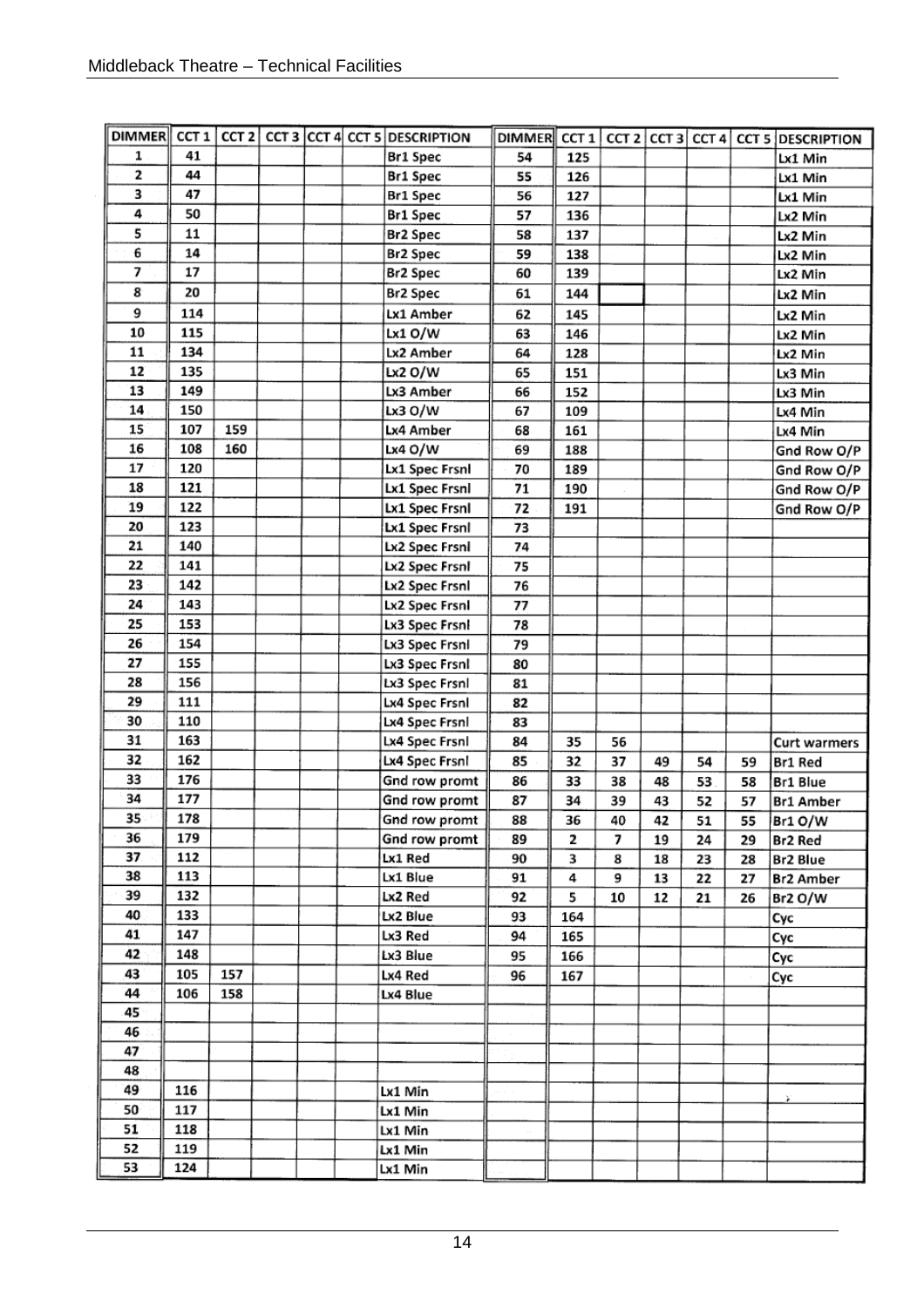

¥